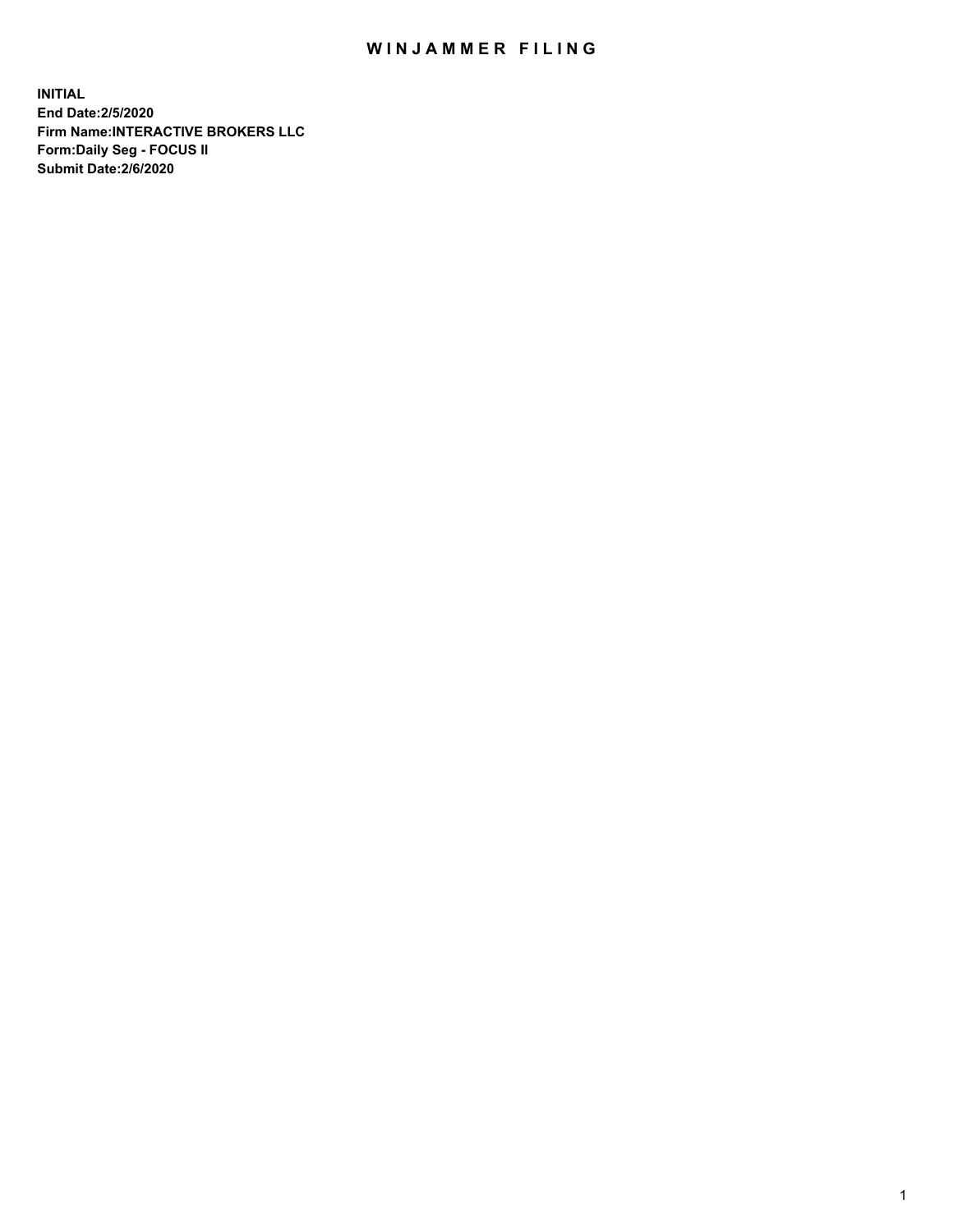**INITIAL End Date:2/5/2020 Firm Name:INTERACTIVE BROKERS LLC Form:Daily Seg - FOCUS II Submit Date:2/6/2020 Daily Segregation - Cover Page**

| Name of Company                                                                                                                                                                                                                                                                                                                | <b>INTERACTIVE BROKERS LLC</b>                                                                  |
|--------------------------------------------------------------------------------------------------------------------------------------------------------------------------------------------------------------------------------------------------------------------------------------------------------------------------------|-------------------------------------------------------------------------------------------------|
| <b>Contact Name</b>                                                                                                                                                                                                                                                                                                            | <b>James Menicucci</b>                                                                          |
| <b>Contact Phone Number</b>                                                                                                                                                                                                                                                                                                    | 203-618-8085                                                                                    |
| <b>Contact Email Address</b>                                                                                                                                                                                                                                                                                                   | jmenicucci@interactivebrokers.c<br>om                                                           |
| FCM's Customer Segregated Funds Residual Interest Target (choose one):<br>a. Minimum dollar amount: ; or<br>b. Minimum percentage of customer segregated funds required:% ; or<br>c. Dollar amount range between: and; or<br>d. Percentage range of customer segregated funds required between:% and%.                         | $\overline{\mathbf{0}}$<br>$\overline{\mathbf{0}}$<br>155,000,000 245,000,000<br>0 <sub>0</sub> |
| FCM's Customer Secured Amount Funds Residual Interest Target (choose one):<br>a. Minimum dollar amount: ; or<br>b. Minimum percentage of customer secured funds required:%; or<br>c. Dollar amount range between: and; or<br>d. Percentage range of customer secured funds required between:% and%.                            | $\overline{\mathbf{0}}$<br>$\mathbf 0$<br>80,000,000 120,000,000<br>0 <sub>0</sub>              |
| FCM's Cleared Swaps Customer Collateral Residual Interest Target (choose one):<br>a. Minimum dollar amount: ; or<br>b. Minimum percentage of cleared swaps customer collateral required:% ; or<br>c. Dollar amount range between: and; or<br>d. Percentage range of cleared swaps customer collateral required between:% and%. | $\overline{\mathbf{0}}$<br>$\underline{\mathbf{0}}$<br>0 <sub>0</sub><br>00                     |

Attach supporting documents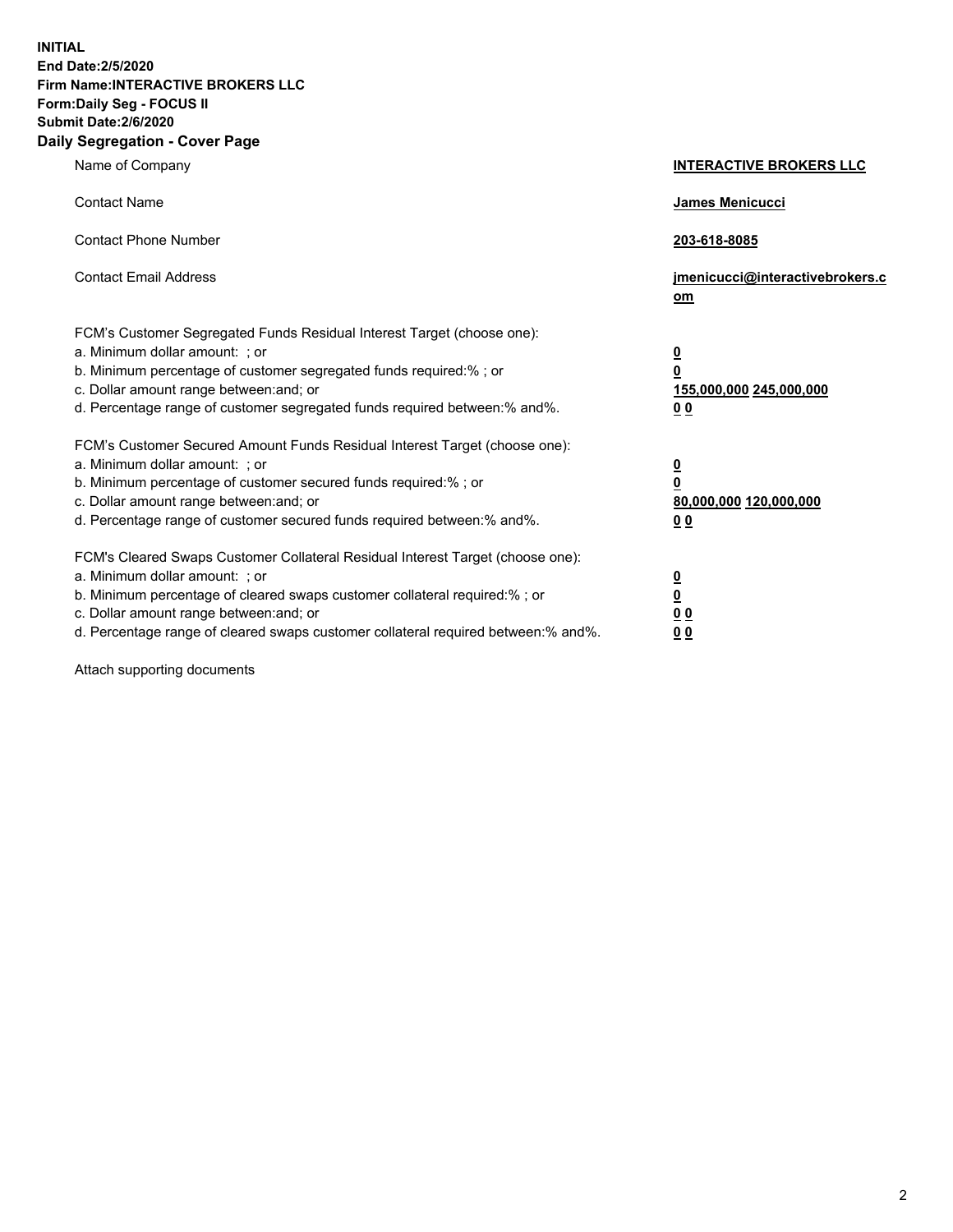## **INITIAL End Date:2/5/2020 Firm Name:INTERACTIVE BROKERS LLC Form:Daily Seg - FOCUS II Submit Date:2/6/2020 Daily Segregation - Secured Amounts**

|     | Foreign Futures and Foreign Options Secured Amounts                                                        |                                    |
|-----|------------------------------------------------------------------------------------------------------------|------------------------------------|
|     | Amount required to be set aside pursuant to law, rule or regulation of a foreign                           | $0$ [7305]                         |
|     | government or a rule of a self-regulatory organization authorized thereunder                               |                                    |
| 1.  | Net ledger balance - Foreign Futures and Foreign Option Trading - All Customers                            |                                    |
|     | A. Cash                                                                                                    | 494,729,291 [7315]                 |
|     | B. Securities (at market)                                                                                  | $0$ [7317]                         |
| 2.  | Net unrealized profit (loss) in open futures contracts traded on a foreign board of trade                  | 7,818,967 [7325]                   |
| 3.  | Exchange traded options                                                                                    |                                    |
|     | a. Market value of open option contracts purchased on a foreign board of trade                             | 128,022 [7335]                     |
|     | b. Market value of open contracts granted (sold) on a foreign board of trade                               | -237,291 [7337]                    |
| 4.  | Net equity (deficit) (add lines 1. 2. and 3.)                                                              | 502,438,989 [7345]                 |
| 5.  | Account liquidating to a deficit and account with a debit balances - gross amount                          | 147,053 [7351]                     |
|     | Less: amount offset by customer owned securities                                                           | 0 [7352] 147,053 [7354]            |
| 6.  | Amount required to be set aside as the secured amount - Net Liquidating Equity                             | 502,586,042 [7355]                 |
|     | Method (add lines 4 and 5)                                                                                 |                                    |
| 7.  | Greater of amount required to be set aside pursuant to foreign jurisdiction (above) or line                | 502,586,042 [7360]                 |
|     | 6.                                                                                                         |                                    |
|     | FUNDS DEPOSITED IN SEPARATE REGULATION 30.7 ACCOUNTS                                                       |                                    |
| 1.  | Cash in banks                                                                                              |                                    |
|     | A. Banks located in the United States                                                                      | 77,009,664 [7500]                  |
|     | B. Other banks qualified under Regulation 30.7                                                             | 0 [7520] 77,009,664 [7530]         |
| 2.  | Securities                                                                                                 |                                    |
|     | A. In safekeeping with banks located in the United States                                                  | 446,146,212 [7540]                 |
|     | B. In safekeeping with other banks qualified under Regulation 30.7                                         | 0 [7560] 446,146,212 [7570]        |
| 3.  | Equities with registered futures commission merchants                                                      |                                    |
|     | A. Cash                                                                                                    | $0$ [7580]                         |
|     | <b>B.</b> Securities                                                                                       | $0$ [7590]                         |
|     | C. Unrealized gain (loss) on open futures contracts                                                        | $0$ [7600]                         |
|     | D. Value of long option contracts                                                                          | $0$ [7610]                         |
|     | E. Value of short option contracts                                                                         | 0 [7615] 0 [7620]                  |
| 4.  | Amounts held by clearing organizations of foreign boards of trade                                          |                                    |
|     | A. Cash                                                                                                    | $0$ [7640]                         |
|     | <b>B.</b> Securities                                                                                       | $0$ [7650]                         |
|     | C. Amount due to (from) clearing organization - daily variation                                            | $0$ [7660]                         |
|     | D. Value of long option contracts                                                                          | $0$ [7670]                         |
|     | E. Value of short option contracts                                                                         | 0 [7675] 0 [7680]                  |
| 5.  | Amounts held by members of foreign boards of trade                                                         |                                    |
|     | A. Cash                                                                                                    | 98,743,594 [7700]                  |
|     | <b>B.</b> Securities                                                                                       | $0$ [7710]                         |
|     | C. Unrealized gain (loss) on open futures contracts                                                        | 6,203,116 [7720]                   |
|     | D. Value of long option contracts                                                                          | 128,022 [7730]                     |
|     | E. Value of short option contracts                                                                         | -237,291 [7735] 104,837,441 [7740] |
| 6.  | Amounts with other depositories designated by a foreign board of trade                                     | $0$ [7760]                         |
| 7.  | Segregated funds on hand                                                                                   | $0$ [7765]                         |
| 8.  | Total funds in separate section 30.7 accounts                                                              | 627,993,317 [7770]                 |
| 9.  | Excess (deficiency) Set Aside for Secured Amount (subtract line 7 Secured Statement<br>Page 1 from Line 8) | 125,407,275 [7380]                 |
| 10. | Management Target Amount for Excess funds in separate section 30.7 accounts                                | 80,000,000 [7780]                  |
| 11. | Excess (deficiency) funds in separate 30.7 accounts over (under) Management Target                         | 45,407,275 [7785]                  |
|     |                                                                                                            |                                    |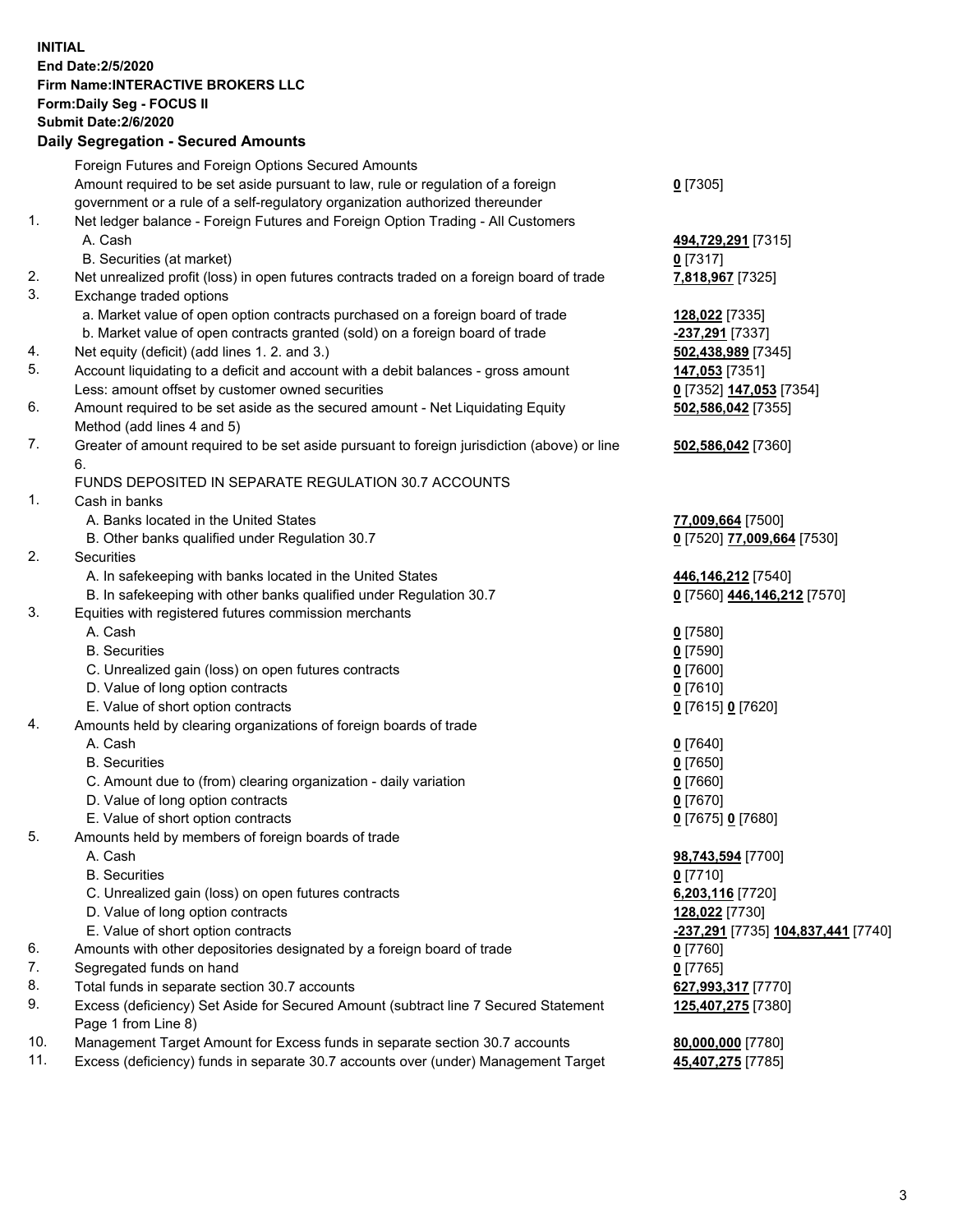**INITIAL End Date:2/5/2020 Firm Name:INTERACTIVE BROKERS LLC Form:Daily Seg - FOCUS II Submit Date:2/6/2020 Daily Segregation - Segregation Statement** SEGREGATION REQUIREMENTS(Section 4d(2) of the CEAct) 1. Net ledger balance A. Cash **4,208,343,084** [7010] B. Securities (at market) **0** [7020] 2. Net unrealized profit (loss) in open futures contracts traded on a contract market **-80,240,454** [7030] 3. Exchange traded options A. Add market value of open option contracts purchased on a contract market **192,704,237** [7032] B. Deduct market value of open option contracts granted (sold) on a contract market **-267,659,789** [7033] 4. Net equity (deficit) (add lines 1, 2 and 3) **4,053,147,078** [7040] 5. Accounts liquidating to a deficit and accounts with debit balances - gross amount **928,802** [7045] Less: amount offset by customer securities **0** [7047] **928,802** [7050] 6. Amount required to be segregated (add lines 4 and 5) **4,054,075,880** [7060] FUNDS IN SEGREGATED ACCOUNTS 7. Deposited in segregated funds bank accounts A. Cash **1,082,531,818** [7070] B. Securities representing investments of customers' funds (at market) **1,776,347,400** [7080] C. Securities held for particular customers or option customers in lieu of cash (at market) **0** [7090] 8. Margins on deposit with derivatives clearing organizations of contract markets A. Cash **6,655,109** [7100] B. Securities representing investments of customers' funds (at market) **1,486,889,378** [7110] C. Securities held for particular customers or option customers in lieu of cash (at market) **0** [7120] 9. Net settlement from (to) derivatives clearing organizations of contract markets **-9,158,991** [7130] 10. Exchange traded options A. Value of open long option contracts **196,173,276** [7132] B. Value of open short option contracts **-271,281,522** [7133] 11. Net equities with other FCMs A. Net liquidating equity **0** [7140] B. Securities representing investments of customers' funds (at market) **0** [7160] C. Securities held for particular customers or option customers in lieu of cash (at market) **0** [7170] 12. Segregated funds on hand **0** [7150] 13. Total amount in segregation (add lines 7 through 12) **4,268,156,468** [7180] 14. Excess (deficiency) funds in segregation (subtract line 6 from line 13) **214,080,588** [7190] 15. Management Target Amount for Excess funds in segregation **155,000,000** [7194] 16. Excess (deficiency) funds in segregation over (under) Management Target Amount **59,080,588** [7198]

Excess